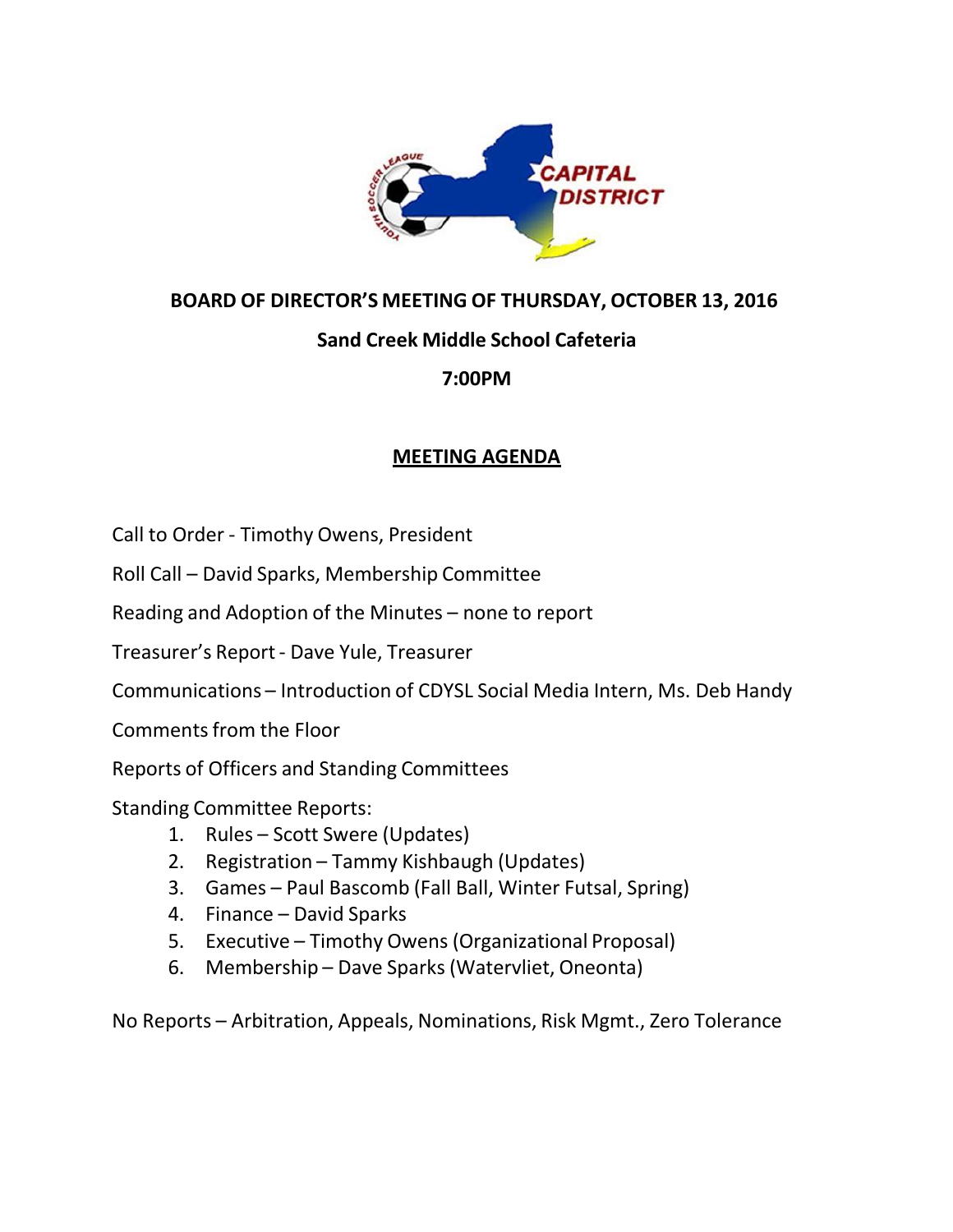# **BOARD OF DIRECTOR'S MEETING OF THURSDAY, OCTOBER 13, 2016 MEETING AGENDA (Continued)**

Programs

Coaching Education – Roy Pfeil, Second Vice President ODP Program (follow‐up) – Roy Pfeil, Tim Owens Exceptional Senior Showcase – Ms. Kathy Marco, Ms. Kerry Brant TOP Soccer

Unfinished Business – AGM Action Items

New Business:

ENY – State Cup / Arch Cup / Premier League participation Sanctioned Tournaments Web‐based Coach/Parent Education Initiative Futsal Level 2 Licensing Course

Meeting Adjournment

# CALENDAR ANNOUNCEMENTS:

Executive Committee Meetings: 2016 – Nov. 3rd, Dec. 1st; January 5, 2017 Board of Director's Meeting – Thursday, January 12, 2017 NSCAA National Convention, Los Angeles, CA, January 11‐15, 2017